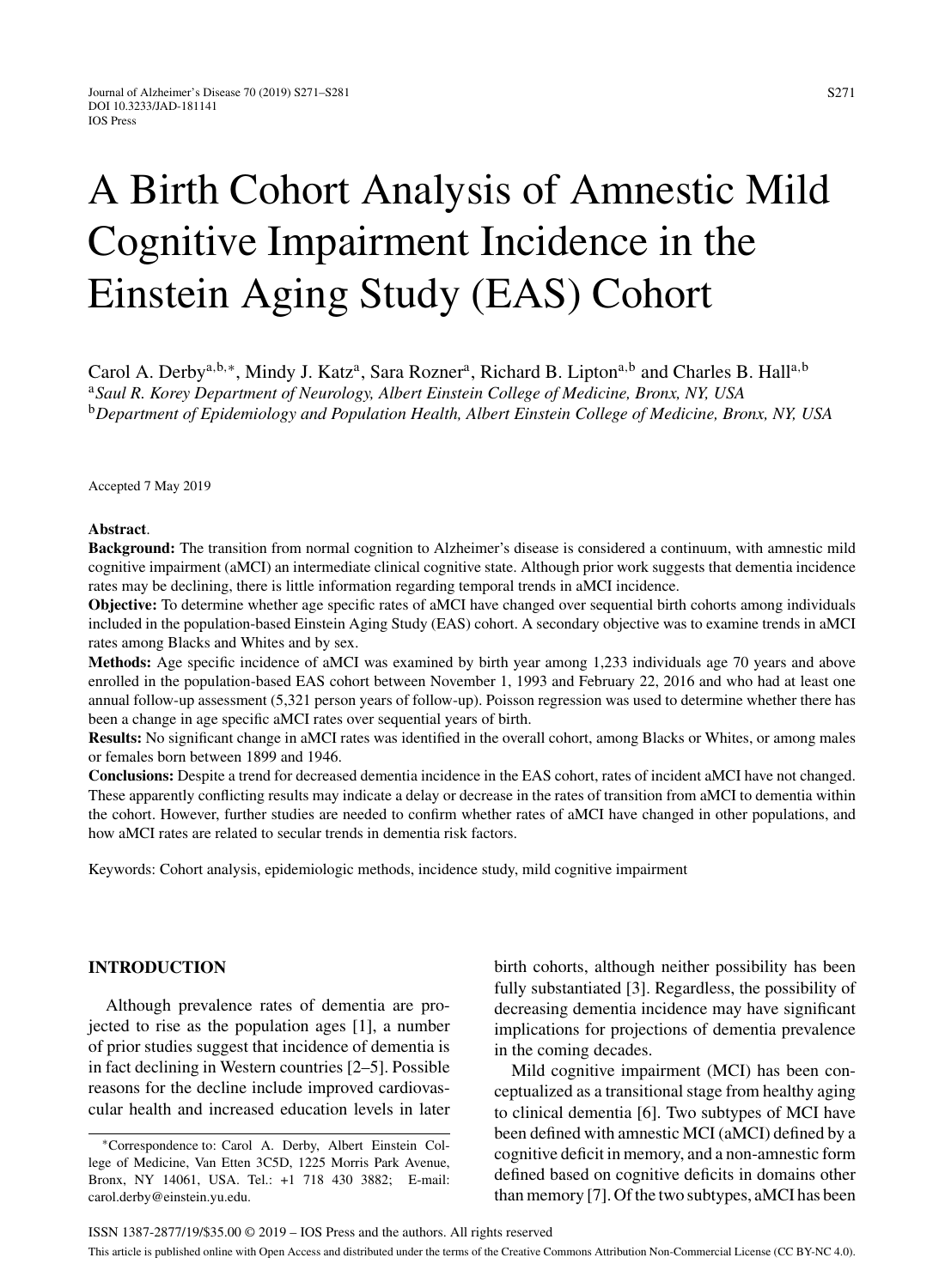shown to have a higher likelihood of progression to clinical dementia [8, 9], with the annual rate of conversion estimated to be 10–15% [10]. This clinical definition is consistent with and has significant overlap with the criteria for clinical cognitive staging in the absence of biomarkers, recently put forth by the National Institute on Aging-Alzheimer's Association Research Framework [11, 12].

There is growing interest in better understanding the early pre-dementia phase of Alzheimer's disease (AD). Thus, whether the observed decline in dementia rates in the US and European cohorts has been accompanied by declining rates of aMCI is of interest. Declining dementia incidence does not necessarily imply that the rates of conversion from normal cognition to aMCI are also decreasing. For example, increased detection of aMCI, or slower disease progression from aMCI to AD would result in stable aMCI rates concurrent with declining dementia incidence. While slowing of the disease process has been projected to greatly decrease the public health burden of clinical AD [13], the above scenarios would suggest an increasing prevalence of aMCI in the population, despite declining AD incidence. MCI poses a burden to individuals and to society over and above the increased risk of progressing to AD. Individuals affected may be unable to comply with self-management of chronic diseases such as hypertension or diabetes, and further, the condition is associated with emotional, physical, and financial impact on patients and their caregivers [14–16].

There is a paucity of data regarding temporal trends in aMCI incidence within population-based samples. To our knowledge, no studies have reported temporal trends in incident aMCI rates to determine whether they are declining in parallel to the observed declines in dementia incidence. Data regarding sex and race differences in temporal trends in MCI incidence are even more limited [12, 17], despite evidence that females [12, 18] and African Americans [19–21] have a disproportionate burden of AD and dementia.

To examine whether there has been a change in aMCI incidence, it is necessary to study a population where MCI classification and recruitment strategies have been consistent over an extended time period. Diagnostic criteria for MCI and its subtypes have evolved as interest in the pre-dementia phase of AD has increased [6, 8, 11, 17]. A systematic review of the literature has demonstrated wide variation in estimates of aMCI incidence with rates ranging from 8.5 to 25.9 per 1,000 person-years [22]. While many studies have used the revised Petersen criteria to define MCI and its subtypes [7], studies have varied regarding the neuropsychological tests used and the cut points chosen to define cognitive impairment [12, 23]. The impact of these variations in diagnostic criteria has been demonstrated by Sachdev et al. [24] in an analysis of prevalence estimates from eleven longitudinal cohort studies included in the Cohort Studies of Memory in an International Consortium (COSMIC). While published prevalence of MCI (all subtypes combined) in these cohorts ranged from 5 to 36.7%, rates based on application of a standard diagnostic algorithm to harmonized data ranged from only 3–10.8%.

In addition to the availability of standardized recruitment and diagnostic criteria over time, the identification of a temporal trend in aMCI rates requires an approach that separates age and cohort effects. The Einstein Aging Study (EAS), which has systematically recruited and followed a community dwelling cohort of individuals aged 70 and older from Bronx, New York since 1993, provides the opportunity to examine temporal trends in aMCI rates over the past two decades in a population with racial/ethnic diversity [25]. As noted above, we focus specifically on aMCI, given that this subtype of MCI has been shown to have a higher conversion rate to AD. The goal of this study is to examine trends in aMCI incidence within the EAS cohort using a birth cohort analysis to disentangle age and cohort effects. A secondary goal is to examine whether aMCI incidence trends differ for males and females, and for White and African American older adults.

## **MATERIALS AND METHODS**

## *Study population*

The EAS is a longitudinal, population-based study of older adults. Since 1993, the EAS has systematically recruited community residing participants 70 years and older from Bronx County, New York, USA [25]. Between 1993 and 2004, Health Care Financing Administration/Centers for Medicaid and Medicare Service (HCFA/CMS) rosters of Medicare eligible persons 70 and above were used to develop sampling frames for recruitment. Since 2004, New York City Board of Elections registered voter lists for Bronx County have been used due to changes in HCFA/CMS policies [3, 25]. We estimate that the voter lists provide a sampling frame that includes over 90% of community residing individuals over 65 using U.S. Census data as a reference. Overlap of the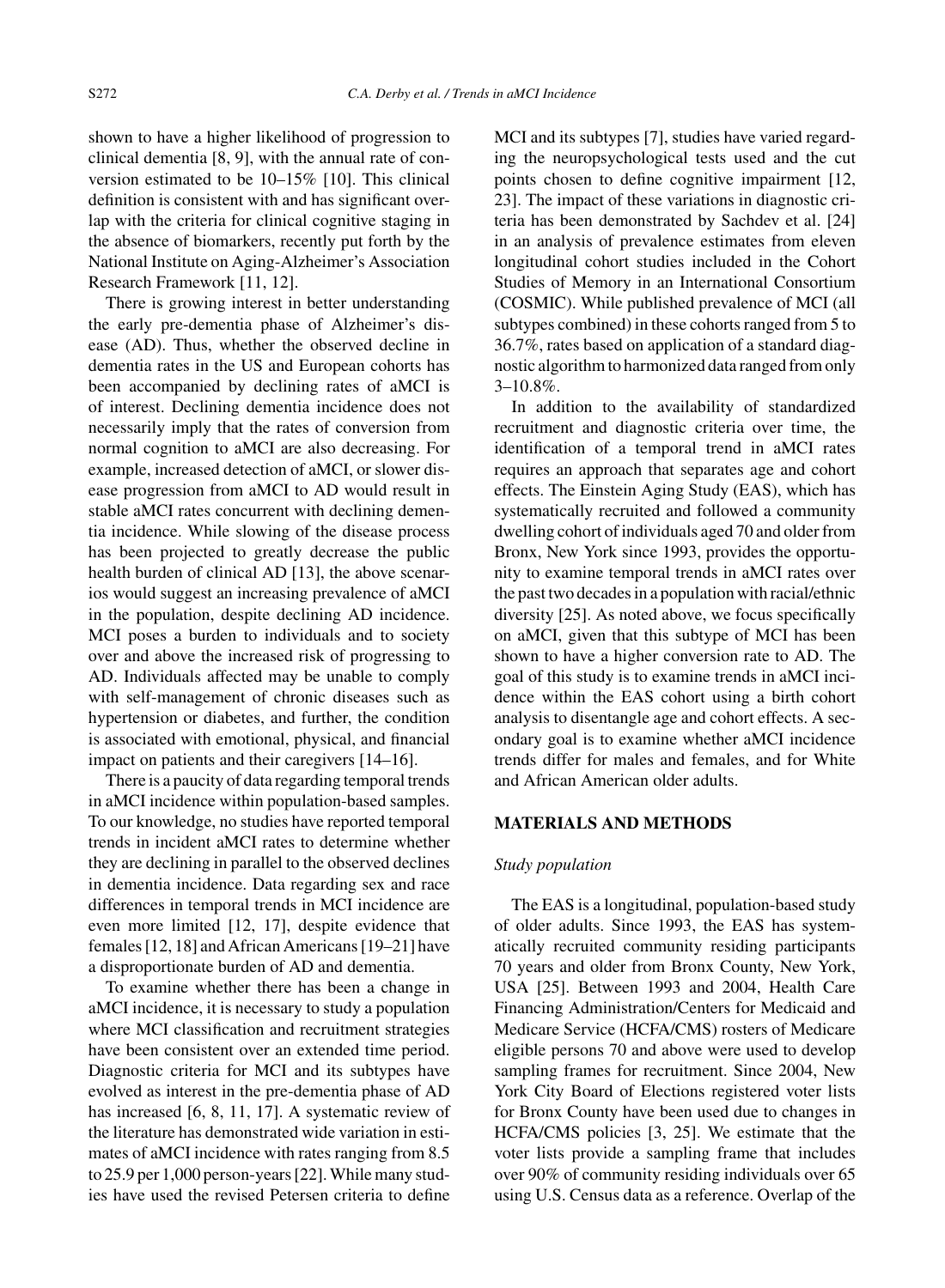HCFA/CMS and voter lists is approximately 90%, and the demographic characteristics of participants enrolled using either list are similar. Individuals in the sampling frames were mailed introductory letters, which were followed by brief telephone screening interviews to determine preliminary eligibility [26]. Final screening and enrollment were completed at the EAS research center. Written informed consent was obtained using protocols approved by the Institutional Review Board of the Albert Einstein College of Medicine. Procedures for recruitment, telephone screening, and consenting protocols have remained consistent since 1993, with similar retention rates and duration of follow-up since that time [3].

To be eligible for the EAS cohort, participants were required to be age 70 years or older and fluent in English. Participants who met diagnostic criteria for dementia at the initial study visit were excluded from subsequent follow-up [25]. The cohort is representative of the Bronx County community with respect to sex and educational level based on comparison with US Census data [27].

#### *Annual study assessments*

In-person assessments were completed at enrollment and annually [25]. Study visits included a standardized clinical neurologic examination which was adapted from the Unified Parkinson's Disease Rating Scale [28]. The neurologist assigned a Hachinski Ischemic Score [29], the Clinical Dementia Rating (CDR) [30], and provided a clinical impression of presence or absence of dementia.

The EAS neuropsychological testing battery was completed at each annual visit. Global cognitive performance was assessed using the Blessed Information Memory Concentration test (BIMC) [31]. The battery assessed the cognitive domains of memory, attention, executive function, visuospatial constructions, and language. Memory was measured using the Free and Cued Selective Reminding Test-Free Recall [32, 33] and the Logical Memory I test [34]. Attention was assessed using the Trail Making Test part A [35], and the Digit Span subtest of the WAIS III [36]. Executive function was measured via the Trail Making Test part B [35] and the "FAS" letter fluency test [37]. The Block Design and the Digit Symbol subtests from the WAIS III were used to evaluate visuospatial construction [36]. Language was measured using the Boston Naming Test [38] and the Category Fluency test (animals, vegetables, fruits) [39].

Subjective memory impairment was measured using the self-administered Consortium to Establish a Registry for Alzheimer's Disease (CERAD) C1-ALT instrument for cognitive/functional impairment [40]. Functional decline was assessed using the Instrumental Activities of Daily Living subscale of the Lawton Brody Activities of Daily Living Scale [41] and the self-administered CERAD C1-ALT [40]. If the informant agreed, informant reports of cognitive impairment and functional decline were also obtained using the informant version of the CERAD C2ALT [40] and the Informant Questionnaire on Cognitive Decline in the Elderly (IQ-CODE) [42]. Functional impairment was based on information from the Lawton Brody Scale [41], clinical evaluation, and informant questionnaires.

All study visits also included standardized assessments of medical history, blood pressure, medication use, anthropometrics, and psychosocial measures [25]. Baseline history of myocardial infarction, stroke, and diabetes were determined using selfreport of ever having a physician diagnosis for one of these conditions. Depression was assessed using the Geriatric Depression Scale [43].

#### *Clinical cognitive diagnoses*

Clinical diagnoses were assigned at consensus case conferences which included the study neurologist and the study neuropsychologist who comprehensively reviewed cognitive test results, relevant neurological signs and symptoms, and assessments of functional status. For purposes of diagnosis, memory impairment was defined as scores  $\geq$ 1.5 SDs below the age-adjusted mean for the Logical Memory test [34], or a score of ≤24 for the sum of three trials of free recall on the Free and Cued Selective Reminding Test [32, 33]. Previous work within the EAS has demonstrated the predictive validity of this empirical cut for free recall [44]. Impairment in other cognitive domains was defined as performance 1.5 or more standard deviations below the age-adjusted mean in domains of attention, executive function, visuospatial ability, or language.

#### *Amnestic mild cognitive impairment*

Participants were diagnosed with aMCI according to updated Mayo Clinic criteria [7].

EAS criteria for aMCI were: Presence of objective memory impairment as defined above; subjective memory impairment based on responses to self- or informant- CERAD [40] or IQ CODE [42] reports;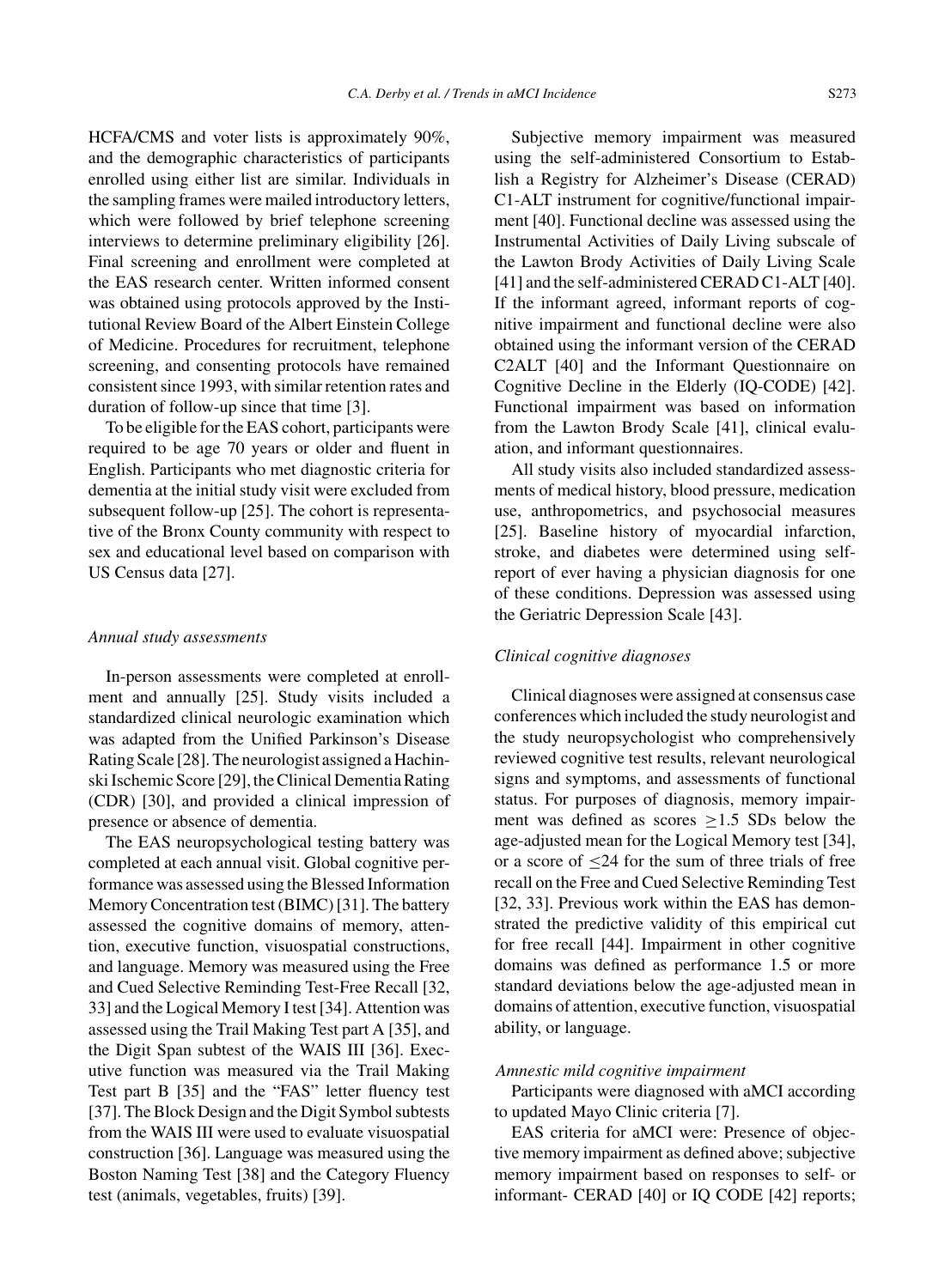absence of functional decline as noted above; and absence of clinical dementia diagnosis [25]. For the present analysis, the incident aMCI group included anyone who met criteria for memory impairment regardless of cognitive impairment in other domains, and so encompassed both single and multiple domain aMCI.

## *Dementia*

Dementia diagnosis was based on standardized clinical criteria from the Diagnostic and Statistical Manual, Fourth Edition (DSM-IV)[45] and required impairment in memory plus at least one additional cognitive domain, as well as evidence of functional decline. To ensure consistency of diagnostic criteria over time, all individuals evaluated before release of DSM-IV criteria in 1994 were retrospectively reconferenced according to DSM-IV [45]. A subset of individuals enrolled in the EAS come to autopsy, providing a measure of diagnostic quality control. We have observed that a clinical diagnosis of dementia within the EAS has a positive predictive value of 96% for significant pathology [25].

## *Statistical analysis*

The primary analyses presented here were for the outcome of incident aMCI. Individuals with dementia or aMCI at study baseline were excluded, and cases of incident dementia were censored from the analyses at the time of diagnosis. As the cognitive stages are conceptualized as existing on a continuum [11], whether aMCI is detected prior to dementia diagnosis may depend on the follow-up interval. Because the EAS follow-up interval is annual, it is possible that individuals converted from normal cognition to dementia without being observed in the aMCI stage. Given a shorter evaluation interval, the intermediate stage may have been detected. Therefore, we conducted secondary analyses in which the outcome of interest was an incident diagnosis of either aMCI or of dementia without antecedent aMCI, to confirm that results were not changed by exclusion of those not detected in the aMCI stage during follow-up.

Exploratory analyses of cohort demographics and crude aMCI incidence as a function of age and date of birth revealed no obvious differences in incidence according to year of birth, and graphical analyses using loess smoothing function did not suggest a trend. Poisson regression was used to model the incidence as a function of age, sex, race, education, and birth year, with change points used to identify the timing of noticeable increases or drops in incidence rates. Profile likelihood [46] was used to estimate the change points, with a change point allowed to possibly fall any time between 1899 and 1946, the range of years in which the EAS participants were born. The possibility of a second change point was considered by fitting a model with two change points and using likelihood ratio tests to select the best model. We have previously reported that similar to national trends in the U.S., the age specific prevalence of myocardial infarction and stroke have declined, while prevalence of diabetes has increased over successive birth cohorts in the EAS since 1915 [3, 47, 48]. To explore whether these temporal trends in cardiovascular comorbidities may have affected our results, we fit additional Poisson models of aMCI incidence by birth year that included adjustment for prevalence of myocardial infarction, stroke, or diabetes. Finally, we calculated relative rates of aMCI by grouping birth years into intervals and fitting Poisson models for the contrasts of rates in the groups. All analyses were performed using SAS 9.4 (SAS Institute, Cary, NC, USA, [http:///www.sas.com\)](http:///www.sas.com).

### **RESULTS**

Of the 2,272 EAS participants enrolled since 1993, this analysis excluded 129 who were determined to have clinical dementia and 244 with prevalent aMCI at their baseline assessment. Of the remaining 1,899, 51 individuals died before the first follow-up, and 4 had been enrolled within one year, 77 were too ill to attend follow-up, 193 refused, 20 moved from the area, and 321 were lost to follow-up, leaving an analysis sample of 1,233 individuals enrolled between November 1, 1993 and February 22, 2016, who had at least one annual follow-up (Fig. 1). Those in the analysis sample and those excluded were similar at baseline with regard to sex (female, 62.9% versus 60.9%;  $\chi^2$  test,  $p = 0.34$ ), and differed slightly by age (mean 78.2 versus 79.4 years; *t* test, *p* < 0.001). The excluded group had worse scores for global cognition based on the Blessed Information Memory Concentration test (2.21 versus 4.37; Mann-Whitney test,  $p < 0.0001$ ), consistent with the exclusion of those with aMCI and clinical dementia at baseline.

Among the 1,233 individuals in the analysis cohort, there were 224 incident cases of aMCI during 5,321 person-years of follow-up. Baseline characteristics are shown in Table 1. The proportion of African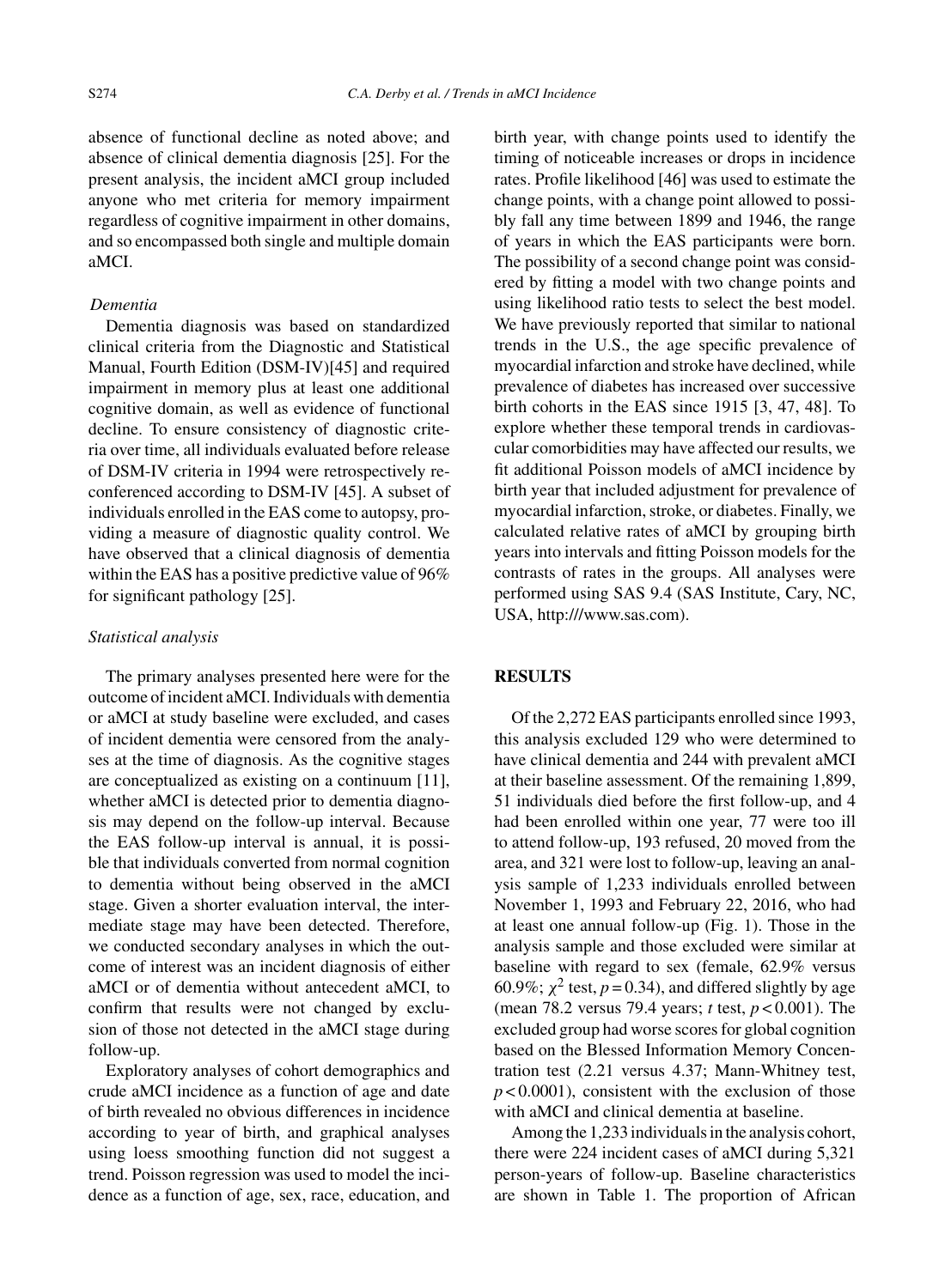

Fig. 1. Flow Chart of EAS Participants in the Analysis Sample.

American and Hispanic individuals has increased over successive birth cohorts, reflecting changes in the Bronx community. Mean years of education is slightly higher in the more recent birth cohorts. Baseline global cognitive status defined by the BIMC [31] is consistent with the fact that subjects were free of dementia or aMCI at baseline, and baseline global performance was slightly better among individuals born more recently, consistent with their younger age and somewhat higher level of education. Scores on the FCSRT-free recall [32, 33] also reflect that participants were cognitively normal at

baseline, with little difference across successive birth cohorts.

Table 2 shows crude aMCI incidence rates as a function of age and dates of birth. Overall, incidence increased with increasing age within each birth cohort. Within each age stratum, there is no obvious trend in aMCI incidence rates over sequential years of birth.

To test for a possible change in aMCI incidence over time, we fit Poisson regression models with change points to identify birth years for which there was a significant change in rates. Models adjusted for age, sex, race, and education did not demonstrate a significant change point over the range of birth years represented by our cohort which spanned 1899 to 1946. Further adjustment of these models for history of myocardial infarction (MI), stroke, or diabetes did not change the results.

To illustrate the results of the Poisson regression analyses, we fit additional models in which years of birth were grouped into approximately equal periods, with post 1930 as the reference group, and with age, sex, education, and prevalence of MI, stroke, or diabetes included as covariates (Table 3). Using the group born after 1930 as a reference, the relative rates of aMCI were not significantly different from 1.0 for any of the prior birth cohorts. These models also demonstrated that stroke history was a strong predictor of future aMCI (relative rate 1.96, 95% CI 1.32–2.91,  $p < 0.001$ .) while history of myocardial infarction or diabetes were not. Finally, model results were used to calculate relative rates for aMCI incidence for all possible contrasts of groups based on year of birth (Fig. 2). The relative rates are not

| Year of Birth Category (N)     |            |           |           |           |           |  |  |
|--------------------------------|------------|-----------|-----------|-----------|-----------|--|--|
|                                |            |           |           |           |           |  |  |
|                                | (372)      | (241)     | (315)     | (305)     | (1,233)   |  |  |
| Mean age at enrollment, y (SD) | 83.1 (4.2) | 79.5(3.8) | 75.4(3.9) | 74.2(2.8) | 78.2(5.2) |  |  |
| Mean Follow-up, y (SD)         | 3.8(2.8)   | 4.7(3.6)  | 5.2(4.1)  | 3.7(2.7)  | 4.3(3.4)  |  |  |
| %Female                        | 62.9       | 62.2      | 61.9      | 64.3      | 62.9      |  |  |
| %Non-Hispanic White            | 78.5       | 67.2      | 65.4      | 54.4      | 67.0      |  |  |
| %Non-Hispanic Black            | 18.6       | 31.1      | 26.7      | 35.1      | 27.2      |  |  |
| %Hispanic                      | 1.6        | 0.8       | 7.0       | 7.5       | 4.3       |  |  |
| Mean Education, y (SD)         | 12.7(3.5)  | 13.5(3.5) | 13.9(3.4) | 14.6(3.3) | 13.7(3.5) |  |  |
| Depression: Mean GDS           | 2.7(2.3)   | 2.1(2.2)  | 2.4(2.4)  | 1.9(2.2)  | 2.2(2.3)  |  |  |
| Global Cognition: Mean BMIC    | 2.5(2.2)   | 2.1(2.1)  | 2.3(2.3)  | 1.8(1.9)  | 2.2(2.1)  |  |  |
| Memory, FCSRT-Free recall      | 30.7 (5.3) | 31.3(5.0) | 32.4(5.4) | 33.0(4.7) | 31.8(5.2) |  |  |

Table 1 Descriptive Characteristics by Birth Cohort, EAS 1,233 Participants Enrolled 1993–2016

GDS, Geriatric Depression Scale, Range (0–15), with higher scores reflecting depression [43]. BMIC (Blessed Information Memory Concentration Test) Range (0–32) with higher scores reflecting worse cognition) [31]. FCSRT, Free and Cued Selective Reminding Test, Sum of free recall items across three trials Range (0–48), with higher scores reflecting better memory performance [32, 33].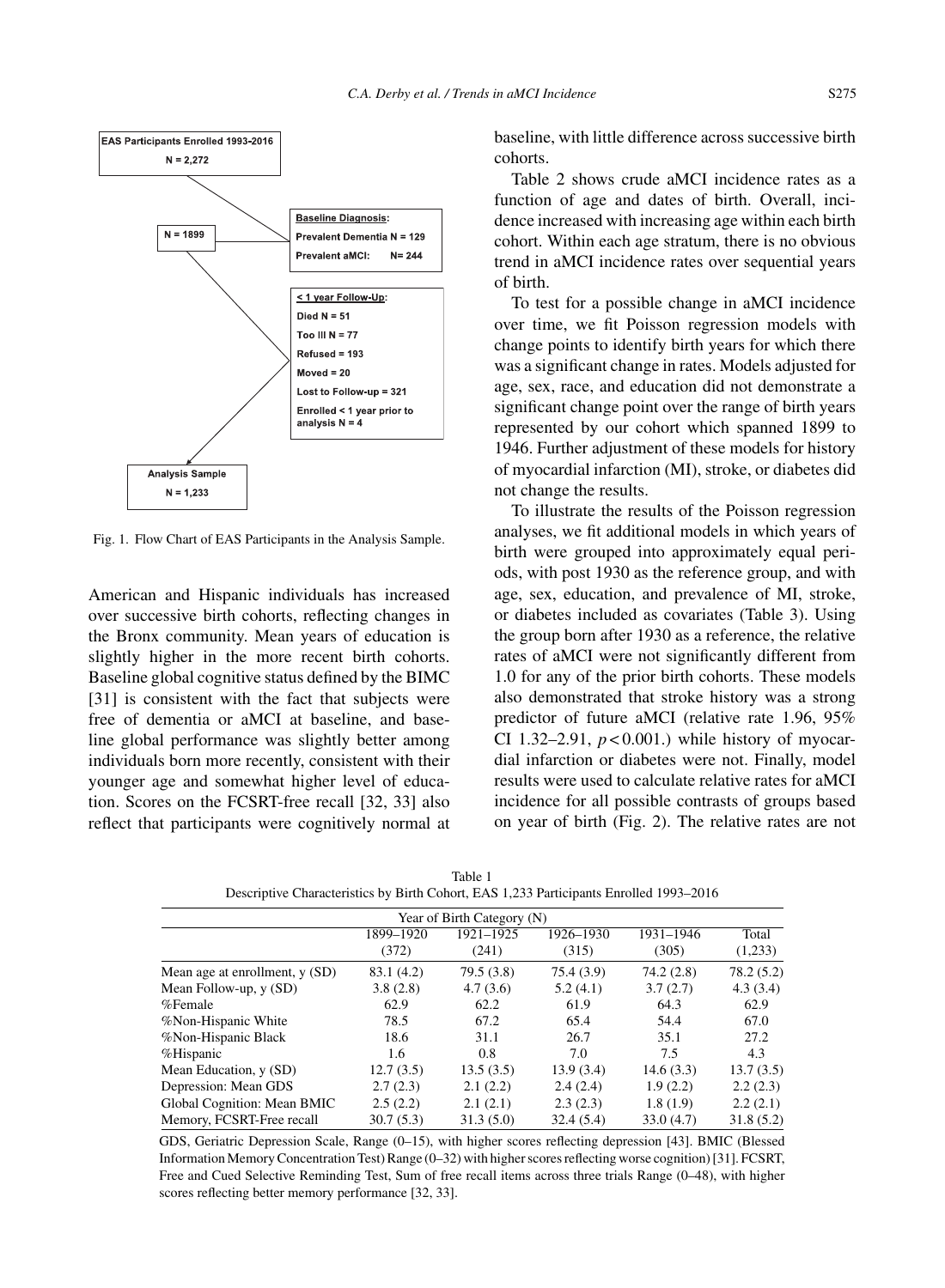|           |                   | Year of Birth Category (N) |           |           |           |          |
|-----------|-------------------|----------------------------|-----------|-----------|-----------|----------|
| Age $(y)$ |                   | 1899-1920                  | 1921-1925 | 1926-1930 | 1931-1946 | Total    |
|           |                   | (372)                      | (241)     | (315)     | (305)     | (1,233)  |
| $70 - 74$ | # aMCI Cases      |                            | $\theta$  | 12        | 7         | 19       |
|           | Person-years (PY) |                            | 23.69     | 336.12    | 380.06    | 739.86   |
|           | Rate/100 PY       |                            | $\Omega$  | 3.57      | 1.84      | 2.57     |
| $75 - 79$ | # aMCI Cases      | $\Omega$                   | 9         | 17        | 18        | 44       |
|           | Person-years (PY) | 142.32                     | 323.07    | 592.32    | 556.14    | 1,613.84 |
|           | Rate/100 PY       | $\Omega$                   | 2.79      | 2.87      | 3.24      | 2.73     |
| $80 - 84$ | # aMCI Cases      | 21                         | 19        | 13        | 8         | 61       |
|           | Person-years (PY) | 551.97                     | 413.81    | 536.81    | 194.12    | 1,696.71 |
|           | Rate/100 PY       | 3.81                       | 4.59      | 2.42      | 4.12      | 3.60     |
| $85 - 89$ | # aMCI Cases      | 36                         | 21        | 12        | $\Omega$  | 69       |
|           | Person-years (PY) | 512.36                     | 316.23    | 156.39    | 1.89      | 986.86   |
|           | Rate/100 PY       | 7.03                       | 6.64      | 7.67      | $\Omega$  | 7.00     |
| $90 - 94$ | # aMCI Cases      | 17                         | 8         | 1         |           | 26       |
|           | Person-years (PY) | 195.41                     | 57.95     | 0.94      |           | 254.30   |
|           | Rate/100 PY       | 8.70                       | 13.81     | 106.80    |           | 10.22    |
| >95       | # aMCI Cases      | 5                          |           |           |           | 5        |
|           | Person-years (PY) | 29.37                      |           |           |           | 29.37    |
|           | Rate/100 PY       | 17.02                      |           |           |           | 17.02    |
| Total     | # aMCI Cases      | 79                         | 57        | 55        | 33        | 224      |
|           | Person-years (PY) | 1,431.43                   | 1,134.74  | 1,622.58  | 1,132.21  | 5,320.96 |
|           | Rate/100 PY       | 5.52                       | 5.02      | 3.39      | 2.91      | 4.21     |

Table 2 Crude aMCI Incidence Rates by Age at Diagnosis and Year of Birth Category

Table 3 Relative Rates of Amnestic MCI from Poisson Regression Models

| Parameter                      | <b>Relative Rate</b> | (95% Confidence Interval) | $\boldsymbol{p}$ |  |
|--------------------------------|----------------------|---------------------------|------------------|--|
| $Intercept+$                   | 0.035                | $(0.016 - 0.076)$         |                  |  |
| <b>Birth Years</b>             |                      |                           |                  |  |
| Pre 1921                       | 0.80                 | $(0.48 - 1.35)$           | 0.72             |  |
| 1921-1925                      | 0.97                 | $(0.59 - 1.61)$           |                  |  |
| 1926-1930                      | 0.91                 | $(0.58 - 1.43)$           |                  |  |
| Post 1930                      |                      |                           |                  |  |
| Age $(y)$                      |                      |                           |                  |  |
| $70 - 74$                      |                      |                           |                  |  |
| $75 - 79$                      | 1.080                | $(0.63 - 1.87)$           | < 0.0001         |  |
| $80 - 84$                      | 1.47                 | $(0.84 - 2.58)$           |                  |  |
| $85 - 89$                      | 2.94                 | $(1.62 - 5.33)$           |                  |  |
| $90 - 94$                      | 4.66                 | $(2.32 - 9.35)$           |                  |  |
| $95 - 99$                      | 6.92                 | $(2.18 - 21.94)$          |                  |  |
| $100+$                         | 44.83                | $(5.72 - 351.25)$         |                  |  |
| <b>Sex</b>                     |                      |                           |                  |  |
| Male versus Female             | 1.06                 | $(0.80 - 1.40)$           | 0.70             |  |
| Education $(y)$                | 0.97                 | $(0.94 - 1.01)$           | 0.17             |  |
| Race/ethnicity                 |                      |                           |                  |  |
| Non-Hispanic White             |                      |                           |                  |  |
| Non-Hispanic Black             | 1.15                 | $(0.85 - 1.57)$           | 0.26             |  |
| Hispanic White                 | 1.53                 | $(0.74 - 3.18)$           |                  |  |
| Hispanic Black                 | 0.00                 |                           |                  |  |
| Asian                          | 1.01                 | $(0.14 - 7.27)$           |                  |  |
| Other                          | 1.56                 | $(0.38 - 6.36)$           |                  |  |
| Co-morbidities (Yes versus No) |                      |                           |                  |  |
| History of MI                  | 1.23                 | $(0.78 - 1.93)$           | 0.39             |  |
| <b>History of Diabetes</b>     | 0.86                 | $(0.57 - 1.29)$           | 0.45             |  |
| <b>History of Stroke</b>       | 1.92                 | $(1.32 - 2.90)$           | 0.002            |  |

∗Intercept is aMCI incidence rate per person year of follow-up in a non-Hispanic white female, age 70–75, born after 1930, with 12 formal years of education and no history of myocardial infarction, stroke or diabetes.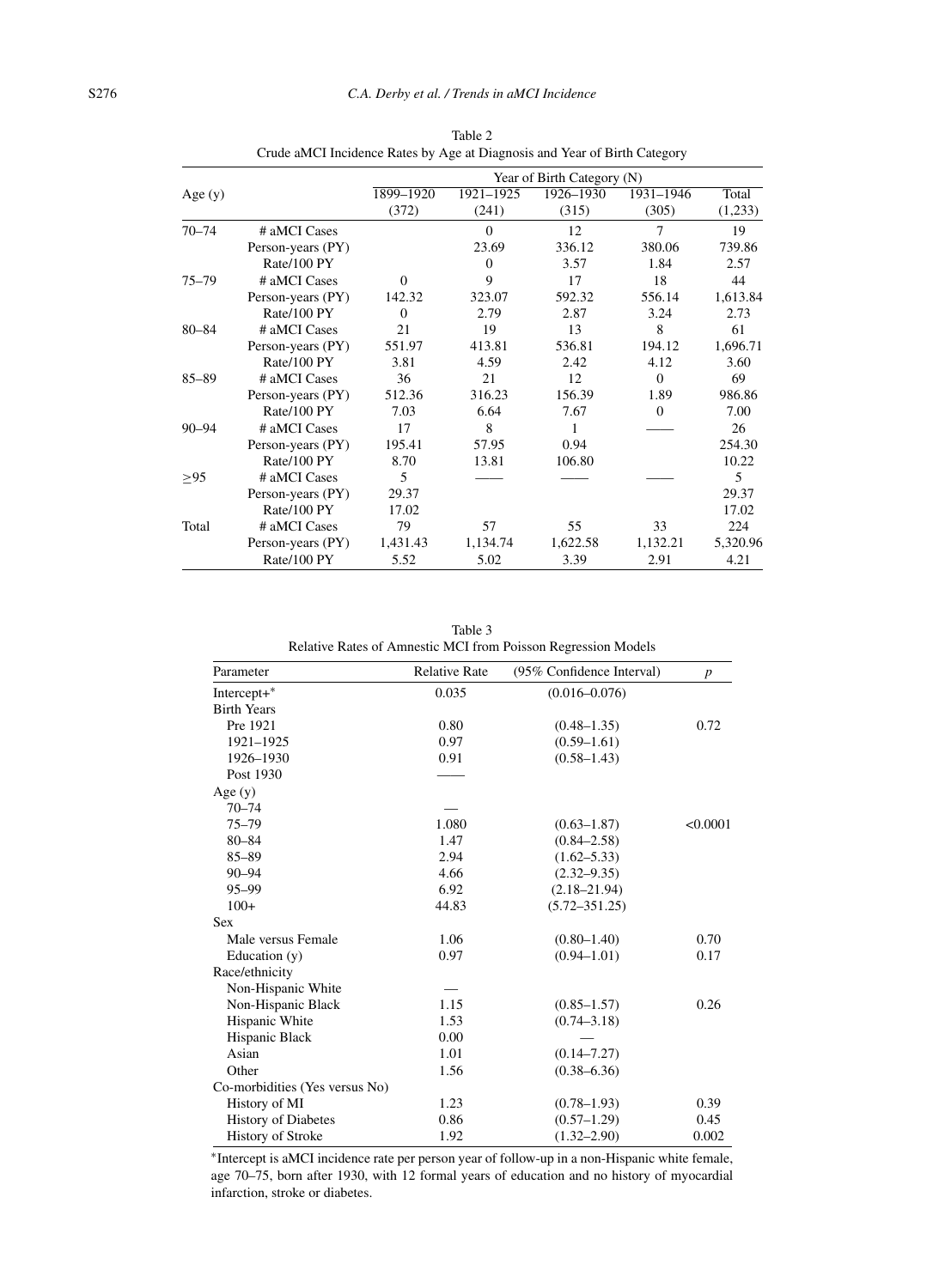



Fig. 2. Age Adjusted Relative Rates of Incident aMCI According to Years of Birth; Einstein Aging Study, Bronx, NY.

significantly different from 1.0 for any of the contrasts.

Because individuals over age 85 are not represented in the later birth cohorts, we performed a sensitivity analysis restricted to follow-up prior to age 85. Results were unchanged from those in the overall cohort.

Because EAS follow-up assessments are repeated annually, some individuals are diagnosed with dementia without having been assessed in the aMCI stage. To test whether exclusion of these cases from the incident aMCI analysis affected the results, we performed secondary analyses in which the outcome was a diagnosis of either incident aMCI or incident dementia in a person not previously diagnosed with aMCI. Results remained unchanged, with no evidence for a temporal trend in incidence over sequential birth cohorts (data not shown).

Finally, we performed sex and race specific analyses to determine whether there was evidence for a change in aMCI incidence rates within men, women, Black or White individuals. Results within each group were similar to those observed in the overall cohort, with no evidence for a change point, even in models adjusted for cardiovascular comorbidities (Supplementary Tables 1 and 2). It should be noted that these stratified analyses should be considered exploratory, as we had limited power within subgroups.

### **DISCUSSION**

aMCI is a symptomatic, prodromal phase that may precede clinical diagnosis of AD [8]. Although there is increasing evidence that the rates of dementia and AD have declined in Western nations over recent decades [3, 4, 49, 50], previous studies have not described trends in the incidence of this intermediate state. Although dementia rates have declined within the EAS cohort over recent decades [3], this birth cohort analysis in the EAS cohort does not demonstrate evidence for a significant change in age specific aMCI incidence rates among individuals born between 1899 and 1946.

The natural history of AD is conceptualized as a continuum ranging from normal cognition to clinically recognized AD. aMCI is considered to be an intermediate state in this transition. Declining AD incidence could result from decreased rates of transitions from normal cognition to aMCI, from reduced rates of aMCI cases transitioning to AD, or both.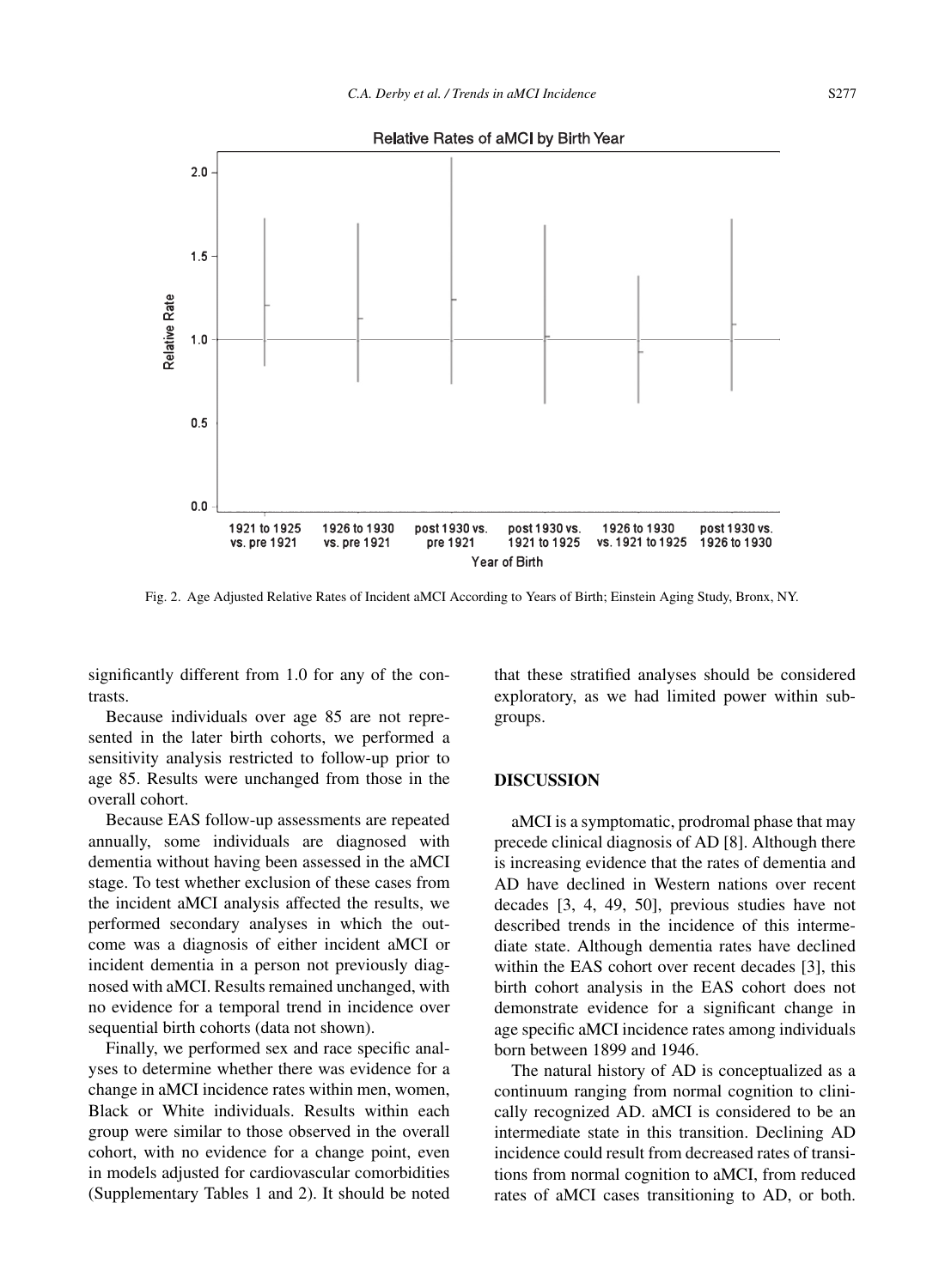Interpretation of trends must also consider that conversion rates from aMCI to dementia range from 10–15%/year [17, 51] with a large proportion of individuals not progressing to AD or reverting to normal cognition with continued follow-up. Finally, depending on the follow-up interval, individuals may transition from normal cognition to AD without being observed in the aMCI state. Below, we consider these possibilities in the interpretation of our results.

A temporal trend toward slowing of the progression from aMCI to dementia could explain our observation of stable aMCI incidence concurrent with declining dementia incidence. This possibility is consistent with the observed decline in cardiovascular comorbidities over recent decades overall [47, 48] and within the EAS cohort [3]. The presence of vascular pathology has been associated with faster rates of cognitive decline and higher probability of dementia diagnosis among those with AD pathology [52–54]. Thus, a decreasing prevalence of vascular disease in the population could contribute to a slowing of cognitive decline due to AD. In the present analyses, adjustment of models for prevalence of myocardial infarction or stroke did not change the results, even though stroke history was a strong predictor of aMCI in our cohort. However, the analysis was limited by only self-reported history of these conditions. Additional work is needed to more fully assess the impact of declining vascular disease rates on the rate of progression of clinical features of AD. Further, future analyses should address trends in the duration of aMCI from onset to clinical AD diagnosis, to determine whether the rates of disease progression have changed over time. This information might inform interventions targeting vascular risk in order to delay the onset of clinical AD. Projections of AD prevalence rates over the coming decades suggest that even a minor delay in AD onset would have a significant impact on the public health burden of the disease [55].

Conversely the present results are not consistent with the fact that vascular disease and vascular risk factors have also been linked to rates of cognitive decline in general [52–54, 56, 57] and with the transition from normal cognition to aMCI [58, 59]. We would expect that the favorable trends in prevalence of cardiovascular disease would be accompanied by a decline in aMCI incidence rates, although this was not observed. Future studies are needed with more robust estimates of vascular risk and comorbidities and in larger cohorts to resolve this issue and to determine whether the effect of vascular risk on onset of

aMCI and on the transition from aMCI to AD are of the same magnitude.

Interest in the prodromal phase of AD has increased since clinical criteria for defining the aMCI were introduced [6, 8, 60]. Thus, increased detection of aMCI in more recent periods or changes in diagnostic criteria could potentially mask a true decline in the condition. However, given that diagnostic criteria within the EAS cohort were applied uniformly over the time period studied, this is not a likely explanation for the observed results.

Because there is evidence that females [12, 18] and African Americans [19–21] are disproportionately impacted by AD, we also tested whether trends in aMCI incidence varied by sex or for Black versus White participants. These analyses suggested that there has been no shift in aMCI rates among later birth cohorts in any of these demographic strata. However, it should be noted that our power to detect such trends was limited by small sample size within some birth cohorts in these stratified analyses. Additional studies in cohorts with larger samples are required to fully understand aMCI incidence trends within males and females and by race/ethnicity.

This analysis has a number of strengths. First, the EAS cohort is population based, and individuals were not self-selected based on cognitive symptoms. The cohort is also diverse, with nearly a quarter of participants African American. Thus, our results may be more generalizable than those from studies of clinic based or studies and those within predominantly white cohorts. A critical strength of our approach is that the diagnostic criteria were applied uniformly to the EAS cohort across the entire time frame studied. Further, the EAS diagnostic criteria for aMCI are based on the criteria established criteria by the Mayo Clinic [7, 60], and are consistent with the recently defined classification for MCI due to AD [8, 11, 12]. Finally, the present analytic approach allowed us to separate the effects of age from cohort effects on aMCI incidence rates.

Our study also has some limitations. It is possible that the failure to observe a change in aMCI rates in later birth cohorts is due to limited study power. However, given that we have previously detected a change in dementia incidence rates in more recent birth cohorts, we should have been able to detect a significant change in aMCI incidence, if present. As mentioned above, we had limited power to detect trends within strata defined by sex or race, and the numbers of aMCI rates were low in some birth cohorts.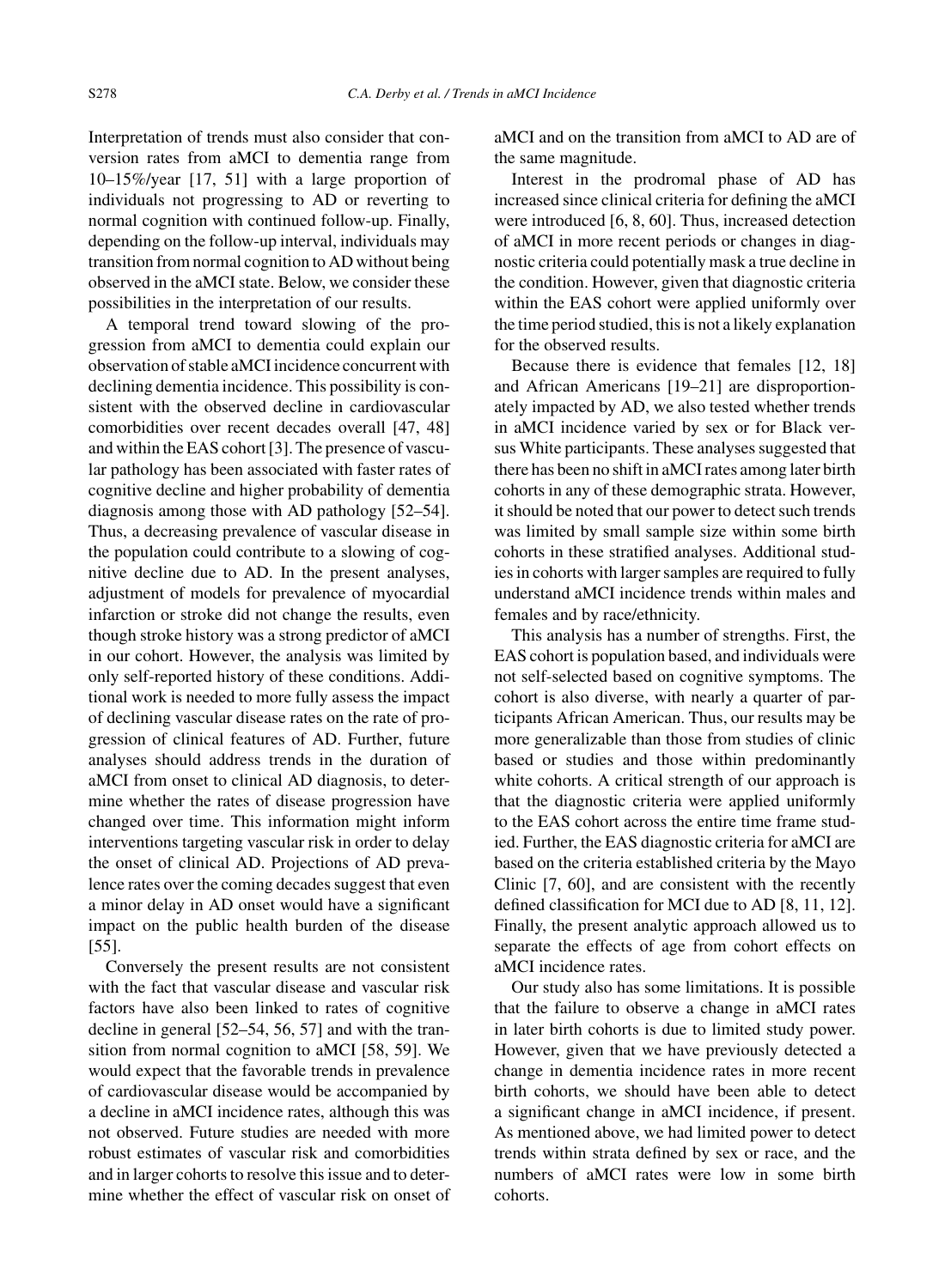As noted above, study of aMCI incidence trends is problematic in that individuals may convert to dementia without being observed in the aMCI phase. The EAS follow-up interval is yearly, and individuals who are cognitively normal at one study visit may present with clinical dementia at the next annual follow-up. To address the potential to "miss" incident aMCI cases who rapidly progress to clinical dementia, we conducted sensitivity analyses in which the outcome modeled was diagnosis of either dementia or aMCI, whichever occurred first. These analyses yielded similar results to the primary analyses of aMCI.

Another factor that limits the study of aMCI rates is that individuals diagnosed as aMCI may "back convert", and no longer meet diagnostic criteria at subsequent follow-ups. A review by Pandya et al. [61] indicates that the reversion rates for MCI may equal or exceed the rates of progression. However, it should be noted that this study did not distinguish MCI subtype and did not report data for aMCI specifically. Our analysis did not account for the stability of the aMCI diagnosis over subsequent visits. Finally, the EAS enrollment included only individuals aged 70 years and above. Thus, we were not able to examine trends for rates of aMCI among younger individuals.

In summary, aMCI is an intermediate stage in the continuum from normal cognitive aging to AD, and there is growing emphasis on intervening early, in the aMCI stage or prior to aMCI in order to curb the increasing burden of AD. Despite a number of studies suggesting that rates of dementia and AD may be declining, temporal trends in aMCI onset have not been reported. Our birth cohort analysis of individuals in the population based EAS cohort who were born between 1899 and 1946 do not suggest a decrease in aMCI incidence in more recent birth cohorts. However, additional studies are required to understand whether decreasing rates of aMCI onset or decreased conversion of aMCI to AD underlie the observed declines AD incidence. The former might indicate that secular trends in AD risk factors have impacted the onset of AD neuropathological changes while the later might indicate that changes in risk factors or comorbidities have slowed the progression of the disease to clinical AD. Better understanding temporal trends in aMCI rates may enhance understanding of the impact of secular trends in modifiable risk factors on the natural history of AD, and may inform targets for early interventions aimed at primary and secondary prevention of AD.

#### **ACKNOWLEDGMENTS**

This work was supported by the National Institutes of Health, National Institute on Aging: NIH/NIA AG03949, and by the Sylvia and Leonard Marx Foundation and by the Czap Foundation.

Authors' disclosures available online [\(https://](https://www.j-alz.com/manuscript-disclosures/18-1141r2) [www.j-alz.com/manuscript-disclosures/18-1141r2\)](https://www.j-alz.com/manuscript-disclosures/18-1141r2).

# **SUPPLEMENTARY MATERIAL**

The supplementary material is available in the electronic version of this article: [http://dx.doi.org/](http://dx.doi.org/10.3233/JAD-181141) [10.3233/JAD-181141.](http://dx.doi.org/10.3233/JAD-181141)

#### **REFERENCES**

- [1] World Health Organization and Alzheimer's Disease International (2012) *Dementia: A Public Health Priority*, World Health Organization, Geneva.
- [2] Rocca WA, Petersen RC, Knopman DS, Hebert LE, Evans DA, Hall KS, Gao S, Unverzagt FW, Langa KM, Larson EB, White LR (2011) Trends in the incidence and prevalence of Alzheimer's disease, dementia, and cognitive impairment in the United States. *Alzheimers Dement* **7**, 80-93.
- [3] Derby CA, Katz MJ, Lipton RB, Hall CB (2017) Trends in dementia incidence in a birth cohort analysis of the Einstein Aging Study. *JAMA Neurol* **74**, 1345-1351.
- [4] Satizabal CL, Beiser AS, Chouraki V, Chene G, Dufouil C, Seshadri S (2016) Incidence of dementia over three decades in the Framingham Heart Study.*N Engl J Med* **374**, 523-532.
- [5] Schrijvers EM, Verhaaren BF, Koudstaal PJ, Hofman A, Ikram MA, Breteler MM (2012) Is dementia incidence declining? Trends in dementia incidence since 1990 in the Rotterdam Study. *Neurology* **78**, 1456-1463.
- [6] Sperling RA, Amariglio RE, Marshall GA, Rentz DM (2015) Establishing clinical relevance in preclinical Alzheimer's disease. *J Prev Alzheimers Dis* **2**, 85-87.
- [7] Artero S, Petersen R, Touchon J, Ritchie K (2006) Revised criteria for mild cognitive impairment: Validation within a longitudinal population study. *Dement Geriatr Cogn Disord* **22**, 465-470.
- [8] Albert MS, DeKosky ST, Dickson D, Dubois B, Feldman HH, Fox NC, Gamst A, Holtzman DM, Jagust WJ, Petersen RC, Snyder PJ, Carrillo MC, Thies B, Phelps CH (2011) The diagnosis of mild cognitive impairment due to Alzheimer's disease: Recommendations from the National Institute on Aging-Alzheimer's Association workgroups on diagnostic guidelines for Alzheimer's disease. *Alzheimers Dement* **7**, 270-279.
- [9] Schmidtke K, Hermeneit S (2008) High rate of conversion to Alzheimer's disease in a cohort of amnestic MCI patients. *Int Psychogeriatr* **20**, 96-108.
- [10] Petersen RC, Stevens JC, Ganguli M, Tangalos EG, Cummings JL, DeKosky ST (2001) Practice parameter: Early detection of dementia: Mild cognitive impairment (an evidence-based review). Report of the Quality Standards Subcommittee of the American Academy of Neurology. *Neurology* **56**, 1133-1142.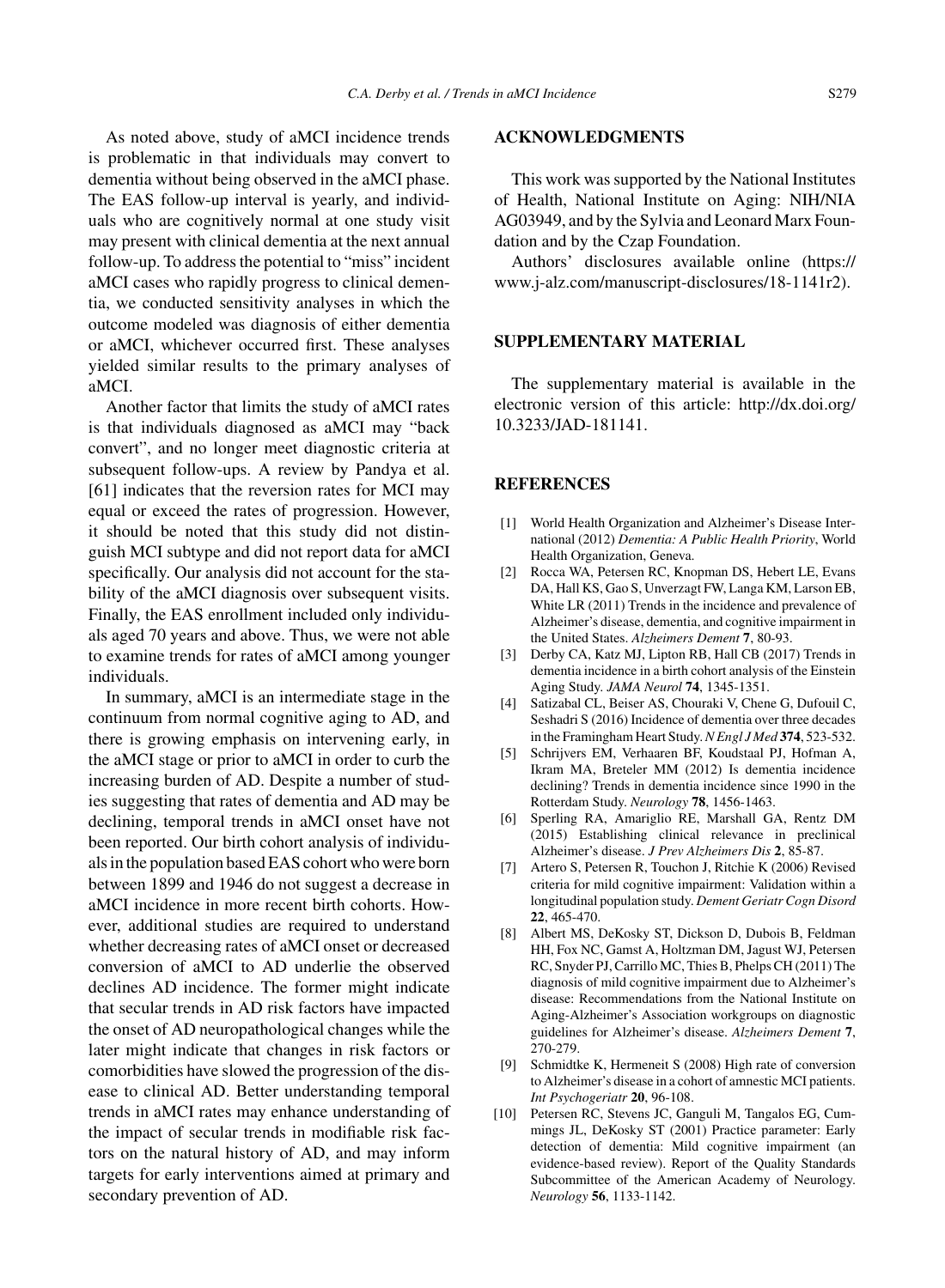- [11] Jack CR Jr, Bennett DA, Blennow K, Carrillo MC, Dunn B, Haeberlein SB, Holtzman DM, Jagust W, Jessen F, Karlawish J, Liu E, Molinuevo JL, Montine T, Phelps C, Rankin KP, Rowe CC, Scheltens P, Siemers E, Snyder HM, Sperling R, Contributors (2018) NIA-AA Research Framework: Toward a biological definition of Alzheimer's disease. *Alzheimers Dement* **14**, 535-562.
- [12] Au B, Dale-McGrath S, Tierney MC (2017) Sex differences in the prevalence and incidence of mild cognitive impairment: A meta-analysis. *Ageing Res Rev* **35**, 176-199.
- [13] Brookmeyer R, Abdalla N, Kawas CH, Corrada MM (2018) Forecasting the prevalence of preclinical and clinical Alzheimer's disease in the United States. *Alzheimers Dement* **14**, 121-129.
- [14] Domingues NS, Verreault P, Hudon C (2018) Reducing burden for caregivers of older adults with mild cognitive impairment: A systematic review. *Am J Alzheimers Dis Other Demen* **33**, 401-414.
- [15] Lin PJ, Neumann PJ (2013) The economics of mild cognitive impairment. *Alzheimers Dement* **9**, 58-62.
- [16] Sachdev PS, Lipnicki DM, Kochan NA, Crawford JD, Thalamuthu A, Andrews G, Brayne C, Matthews FE, Stephan BC, Lipton RB, Katz MJ, Ritchie K, Carriere I, Ancelin ML, Lam LC, Wong CH, Fung AW, Guaita A, Vaccaro R, Davin A, Ganguli M, Dodge H, Hughes T, Anstey KJ, Cherbuin N, Butterworth P, Ng TP, Gao Q, Reppermund S, Brodaty H, Schupf N, Manly J, Stern Y, Lobo A, Lopez-Anton R, Santabarbara J, Cohort Studies of Memory in an International Consortium (COSMIC) (2015) The prevalence of mild cognitive impairment in diverse geographical and ethnocultural regions: The COSMIC Collaboration. *PLoS One* **10**, e0142388.
- [17] Manly JJ, Tang MX, Schupf N, Stern Y, Vonsattel JP, Mayeux R (2008) Frequency and course of mild cognitive impairment in a multiethnic community. *Ann Neurol* **63**, 494-506.
- [18] Winblad B, Amouyel P, Andrieu S, Ballard C, Brayne C, Brodaty H, Cedazo-Minguez A, Dubois B, Edvardsson D, Feldman H, Fratiglioni L, Frisoni GB, Gauthier S, Georges J, Graff C, Iqbal K, Jessen F, Johansson G, Jonsson L, Kivipelto M, Knapp M, Mangialasche F, Melis R, Nordberg A, Rikkert MO, Qiu C, Sakmar TP, Scheltens P, Schneider LS, Sperling R, Tjernberg LO, Waldemar G, Wimo A, Zetterberg H (2016) Defeating Alzheimer's disease and other dementias: A priority for European science and society. *Lancet Neurol* **15**, 455-532.
- [19] Shadlen MF, Siscovick D, Fitzpatrick AL, Dulberg C, Kuller LH, Jackson S (2006) Education, cognitive test scores, and black-white differences in dementia risk. *J Am Geriatr Soc* **54**, 898-905.
- [20] Plassman BL, Langa KM, Fisher GG, Heeringa SG, Weir DR, Ofstedal MB, Burke JR, Hurd MD, Potter GG, Rodgers WL, Steffens DC, Willis RJ, Wallace RB (2007) Prevalence of dementia in the United States: The aging, demographics, and memory study. *Neuroepidemiology* **29**, 125-132.
- [21] Tang MX, Cross P, Andrews H, Jacobs DM, Small S, Bell K, Merchant C, Lantigua R, Costa R, Stern Y, Mayeux R (2001) Incidence of AD in African-Americans, Caribbean Hispanics, and Caucasians in northern Manhattan. *Neurology* **56**, 49-56.
- [22] Ward A, Arrighi HM, Michels S, Cedarbaum JM (2012) Mild cognitive impairment: Disparity of incidence and prevalence estimates. *Alzheimers Dement* **8**, 14-21.
- [23] Gross AL, Hassenstab JJ, Johnson SC, Clark LR, Resnick SM, Kitner-Triolo M, Masters CL, Maruff P, Morris JC,

Soldan A, Pettigrew C, Albert MS (2017) A classification algorithm for predicting progression from normal cognition to mild cognitive impairment across five cohorts: The preclinical AD consortium. *Alzheimers Dement (Amst)* **8**, 147-155.

- [24] Sachdev PS, Lipnicki DM, Kochan NA, Crawford JD, Thalamuthu A, Andrews G, Brayne C, Matthews FE, Stephan BC, Lipton RB, Katz MJ, Ritchie K, Carriere I, Ancelin ML, Lam LC, Wong CH, Fung AW, Guaita A, Vaccaro R, Davin A, Ganguli M, Dodge H, Hughes T, Anstey KJ, Cherbuin N, Butterworth P, Ng TP, Gao Q, Reppermund S, Brodaty H, Schupf N, Manly J, Stern Y, Lobo A, Lopez-Anton R, Santabarbara J, Cohort Studies of Memory in an International Consortium (COSMIC) (2015) The prevalence of mild cognitive impairment in diverse geographical and ethnocultural regions: The COSMIC Collaboration. *PLoS One* **10**, e0142388.
- [25] Katz MJ, Lipton RB, Hall CB, Zimmerman ME, Sanders AE, Verghese J, Dickson DW, Derby CA (2012) Agespecific and sex-specific prevalence and incidence of mild cognitive impairment, dementia, and Alzheimer dementia in blacks and whites: A report from the Einstein Aging Study. *Alzheimer Dis Assoc Disord* **26**, 335-343.
- [26] Lipton RB, Katz MJ, Kuslansky G, Sliwinski MJ, Stewart WF, Verghese J, Crystal HA, Buschke H (2003) Screening for dementia by telephone using the memory impairment screen. *J Am Geriatr Soc* **51**, 1382-1390.
- [27] United States Census Bureau American Fact Finder, factfinder.census.gov/faces/nav/jsf/pages/index.xhtml? ts= 498596416732.
- [28] Fahn S, Elton R (1987) Unified Parkinson's disease rating scale. In *Recent Developments in Parkinson*'*s Disease, Vol.2*, Fahn S, Marsden CD, Golstein M, Calne DB, eds. Macmillan Healthcare Information, Florham Park, NJ, pp. 293-304.
- [29] Hachinski VC, Lassen NA, Marshall J (1974) Multi-infarct dementia. A cause of mental deterioration in the elderly. *Lancet* **2**, 207-210.
- [30] Morris JC (1993) The Clinical Dementia Rating (CDR): Current version and scoring rules. *Neurology* **43**, 2412- 2414.
- [31] Blessed G, Tomlinson BE, Roth M (1968) The association between quantitative measures of dementia and of senile change in the cerebral grey matter of elderly subjects. *Br J Psychiatry* **114**, 797-811.
- [32] Buschke H (1984) Cued recall in amnesia. *J Clin Neuropsychol* **6**, 433-440.
- [33] Grober E, Lipton RB, Hall C, Crystal H (2000) Memory impairment on free and cued selective reminding predicts dementia. *Neurology* **54**, 827-832.
- [34] Wechsler D (1987) *Memory Scale Revised*, The Psychological Corporation.
- [35] Reitan R (1958) Validity of the Trail Making Test as an indicator of organic brain damage. *J Comp Physiological Psychol* **48**, 474-477.
- [36] Wechsler D (1997) *Adult Intelligence Scale III*, San Antonio, TX.
- [37] Benton AL, Hamsher K (1989) *Multilingual Aphasia Examination*, Iowa City, IA.
- [38] Kaplan RF, Goodglass H, Weintraub S (1983) *The Boston Naming Test*, Lea & Febiger, Philadelphia, PA.
- [39] Monsch AU, Bondi MW, Butters N, Salmon DP, Katzman R, Thal LJ (1992) Comparisons of verbal fluency tasks in the detection of dementia of the Alzheimer type. *Arch Neurol* **49**, 1253-1258.